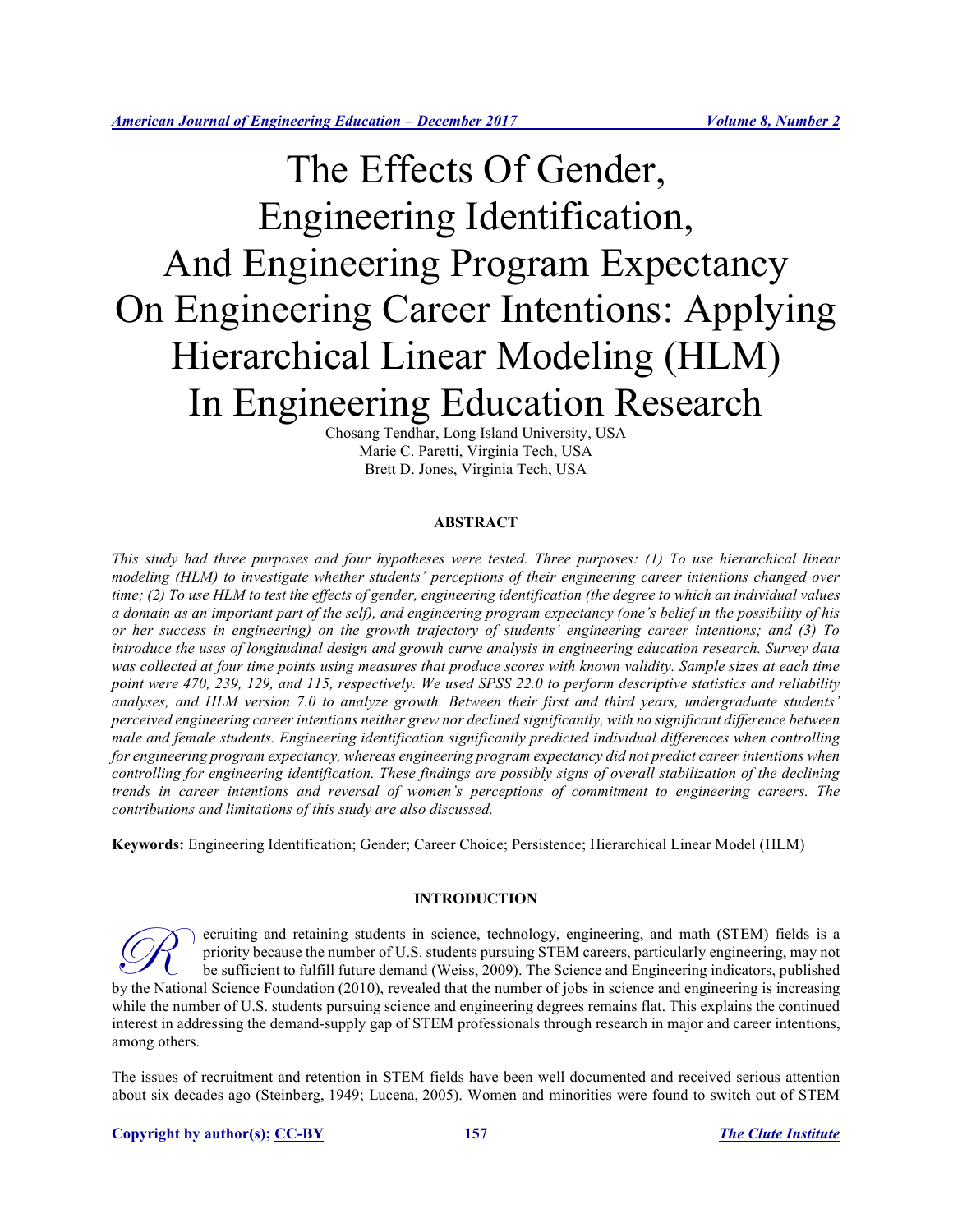majors at a higher rate than others (e.g., Hall, Dickerson, Batts, Kauffmann, & Bosse, 2011; Ingersoll & May, 2012; Larose, Ratelle, Guay, Senecal, & Harvey, 2006; Mau, 2003; National Science Board, 2007). It has been noted that 50% of the college bound students with initial interest in STEM majors drop out, and of those who enter one of the STEM majors roughly half of them end up with non-STEM degrees (Chen, 2013; Daempfle, 2003). Not all of those who earn STEM degrees necessarily pursue careers in STEM fields (e.g., Lichtenstein et al., 2009).

Much of the research in recent years, particularly following landmark study of Seymour and Heweitt (1997), has focused on factors affecting retention within engineering majors. They identified classroom and departmental climate issues as primary factors in students' decisions to leave science, math, and engineering majors. These findings are echoed in studies focused solely on engineering (Lichtenstein, Loshbaugh, Claar, Bailey, & Sheppard, 2007; Marra, Rodgers, Shen, & Bogue, 2012).

Many non-cognitive variables (e.g., motivational constructs and extra-curricular activities) were found to impact students' commitment to engineering majors. For example, competence-based beliefs such as self-efficacy (Bandura, 1977) and expectancy (Eccles et al., 1983; Wigfield & Eccles, 2000) have emerged as critical factors in engineering retention (Burtner, 2005; Cross & Vick, 2001; Eris et al., 2010; Jones, Osborne, Paretti, & Matusovich, 2014; Matusovich, Streveler, & Miller, 2010), particularly for women (e.g., Marra, Rodgers, Shen, & Bogue, 2009). Other salient factors that counter attrition include intrinsic motivation (Eris et al., 2007; French, Immekus, & Oakes, 2003; French, Immekus, & Oakes, 2005); sense of belonging or "fit" (Danielak, Gupta, & Elby, 2014; Foor, Walden, & Trytten, 2007; Jones et al., 2014); engineering identification (Jones, Tendhar, & Paretti, 2016); and educational experiences such as reflective learning (Lichtenstein, McCormick, Sheppard, & Puma, 2010), campus and community involvement (Meyers, Pieronek, & Mcwilliams, 2012), and first year experience and living learning communities (Vasko & Baumann, 2012).

A greater number of researchers, thus far, have focused on retention within engineering majors compared to persistence in engineering careers. A few important studies pertaining to engineering career do exist, however. As early as 1998, Nauta, Epperson, and Kahn (1998) found that ability, self-efficacy, role models, and role conflict (e.g., home versus work) predicted career intentions for women in math, engineering, and physical sciences. Eris et al. (2010) found that engineering career intentions strengthened for those students who remained in engineering majors during college. Furthermore, students' math and science skills as well as their high school mentors were influential in strengthening their career intentions. In studying career intentions in first-year engineering students, Jones, Paretti, Hein, and Knott (2010) found that interest and utility value (Eccles et al., 1983) were the strongest predictors of career intention throughout the first year. By the end of the first year, the same study found that engineering identification was also a statistically significant predictor.

In terms of gender differences, Sheppard et al., (2010) found that there were none for students intending to enter the engineering workforce. Amelink and Creamer (2010) found that women were significantly less likely than men to see themselves in an engineering career in 10 years. Singh et al. (2013) noted that women's representation in the field is far below their graduation rate. They noted that "half of women who are trained as engineers leave the field, while only 10% of white men do" (p. 281) citing data from both the National Science Foundation and the Society of Women Engineers.

# **Theoretical Frameworks for Persistence in Engineering Careers**

Based on prior studies in retention and persistence, we turn to two primary frameworks for this study: expectancy for success and domain identification, specifically engineering identification.

**Expectancy for success.** Expectancy for success, defined as how well individuals believe that they will do on upcoming tasks (generally within a specific domain), is a key component of expectancy-value theory (Eccles et al., 1983; Eccles, Adler, & Meece, 1984; Wigfield & Eccles, 2000). It is closely related to self-efficacy (Bandura, 1986, 1997), which has been used widely in engineering education research, particularly in studies of women's experiences (Cross & Vick, 2001; Hutchison, Follman, Sumpter, & Bodner, 2006; Marra & Bogue, 2007; Shull & Weiner, 2002; Singh et al., 2013). Self-efficacy and expectancy for success are similar in that both involve judgments about one's own likely future success. But self-efficacy historically focuses on judgements about particular tasks (Bandura, 1986,

#### **Copyright by author(s); CC-BY 158** *The Clute Institute*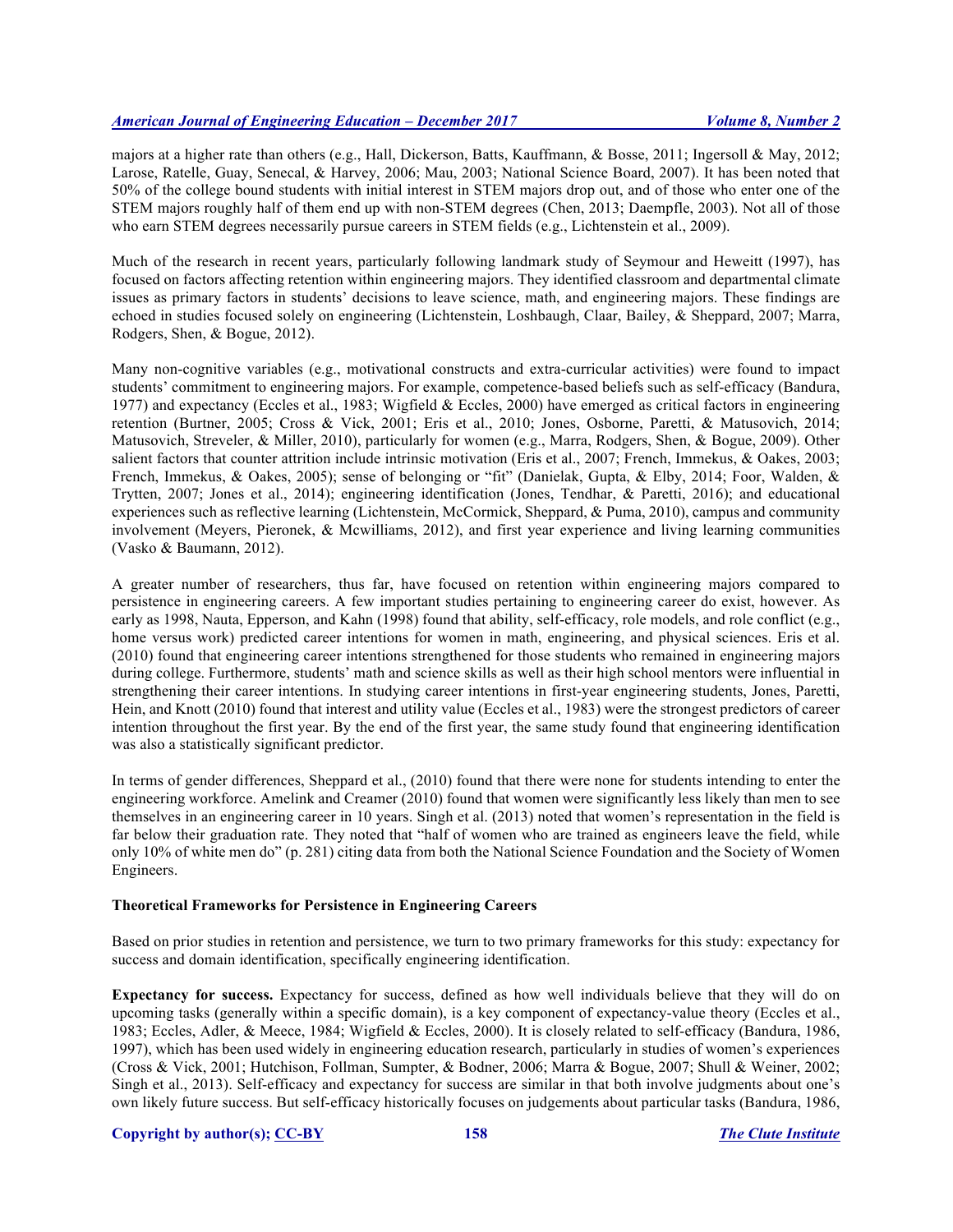1997), whereas expectancy is typically more domain-oriented (Wigfield & Eccles, 2000). We focused on engineering program expectancy because our interest in persistence into a career lends itself to a domain-oriented approach. Engineering program expectancy is defined as "one's belief in the possibility of his or her success in engineering" (Jones, et al., 2010, p. 320). Previous studies of first-year students have found that engineering program expectancy was a significant predictor of career intentions (Jones et al., 2016), but those findings have not been tested over time, a key limitation given that students may change their career intentions.

**Domain identification.** Identification with a domain (e.g., engineering) was first discussed by William James (1890/1981), and has been more recently defined as "the degree to which an individual values a domain as an important part of the self" (Jones, Ruff, & Osborne, 2015, p. 333). Osborne and Jones (2011) have proposed a model that shows how domain identification is related to other motivational constructs, including expectancy, and influence students' choices, for example, the choice to remain in a major and the choice to enter a career. Engineering identification has shown to be related to students' favorable perceptions of their commitments to engineering majors and careers. Figure 1 illustrates their model in the context of engineering with variables of interest in the present study shown in bold.





Although the use of domain identification in engineering is limited yet growing, broader studies have linked it to positive outcomes such as level of classroom participation and achievement (Voelkl, 1997), deep cognitive processing of course material and self-regulation (Osborne & Rausch, 2001; Walker, Greene, & Mansell, 2006), grade point average and academic honors (Osborne, 1997), and decreased behavioral referrals and absenteeism (Osborne & Rausch, 2001). More recently, as noted earlier, it has been used in the study of first-year engineering students, where it has been shown to predict career intentions (Jones et al., 2014; Jones et al., 2010; Jones et al., 2016).

# **Research Goals and Hypothesis**

Much of the work described above is cross-sectional or considers only two time points. Two notable exceptions are Eris et al. (2007; 2010), who tracked students through four years, and Ohland et al. (2008), who drew on Eris et al. as well as other longitudinal data sets. However, these studies did not use the statistical technique most appropriate to analyze nested data structure, specifically, hierarchical linear modeling.

Neither cross-sectional data nor data sets with two time points are well suited to studying change over an extended period (Rogosa, 1995). Cross-sectional data only examines groups at different phases of development, and thus cannot address time directly. Data from the same population at two different points does preserve the time component, but using only two data points limits change to a straight line. Many constructs, however, change non-linearly (e.g., Hofmann, Jacobs, & Baratta, 1993; Mitchell & James, 2001). Therefore, it requires at least three measurement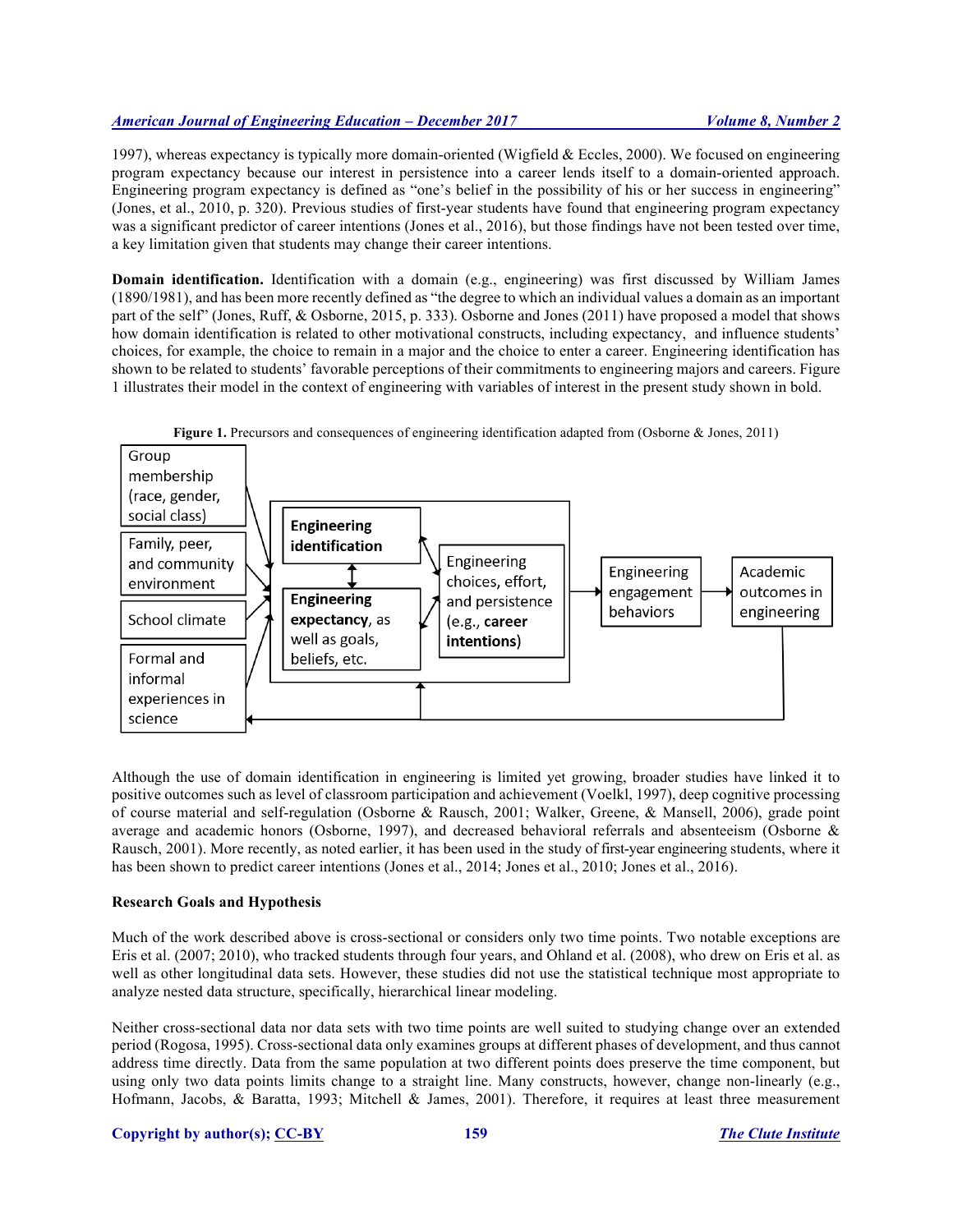occasions to model growth effectively (Singer & Willett, 2003). Similarly, studies that report only mean scores at different time points (e.g., Brainard & Carlin, 1998) imply a single trend line for all individuals included in the study, and thus disregard intra- and inter-individual variations.

The application of robust growth modeling techniques remains uncommon, but much needed, in engineering education research. Growth modeling, as described in more detail under Methods section, provides an effective method to predict and understand both the associations, or lack thereof, between variables over time and the consequences of such associations (e.g., George  $&$  Jones, 2000). To this end, our study thus has three purposes:

- (1) To use growth modeling techniques to investigate whether students' perceptions of their engineering career intentions change over the first three years of their undergraduate engineering program.
- (2) To use growth modeling techniques to test the effects of gender, engineering identification, and engineering program expectancy on the growth trajectory of students' engineering career intentions.
- (3) To introduce the uses of longitudinal design and growth curve analysis in engineering education research.

## *Research Hypotheses*

Based on the existing literature on persistence in engineering careers and the purposes of this study, we tested four hypotheses:

**Hypothesis 1:** Students' perceptions of engineering career intentions will significantly decline during the period of this study.

**Hypothesis 2:** Male students will have stronger initial career intentions and stronger growth rates in career intentions than female students.

**Hypothesis 3:** Engineering identification will significantly predict engineering career intentions, controlling for engineering program expectancy.

**Hypothesis 4:** Engineering program expectancy will significantly predict engineering career intentions, controlling for engineering identification.

# **METHODS**

To test our hypotheses and illustrate the usefulness of growth curve analysis for understanding persistence, we conducted a quantitative study using data collected at four time points over three years from engineering students at a single institution.

## **Participants and Procedure**

Engineering students at a Mid-Atlantic U.S. research-intensive university with predominantly white population completed an online questionnaire on four different occasions during their first three years at the university: (1) January 2010 (beginning of the second semester of the first year), (2) April 2010 (end of second semester of the first year), (3) April 2011 (end of second semester of sophomore year), and (4) April 2012 (end of second semester of junior year). The use of four measurement points exceeds the minimum needed to do growth modeling (Singer  $\&$ Willett, 2003), adding robustness to the analysis. The initial survey was sent to all first-year engineering students enrolled in the second semester of a two-semester introduction to engineering course. At time point one, 470 students completed the questionnaire (response rate:  $\sim 40\%$ ); 345 (73%) were male and 125 (27%) were female. Note that females were overrepresented among respondents, a trend that continued in subsequent surveys. Subsequent surveys were sent to only those who responded to the initial survey. The sample size decreased to 239, 129, and 115 at time points two, three, and four, respectively. At time point two, 70% (*n* = 167) of the respondents were male and 30% (*n* = 72) were female. At time point three, 65% (*n* = 85) were male and 35% (*n* = 44) were female. At the last measurement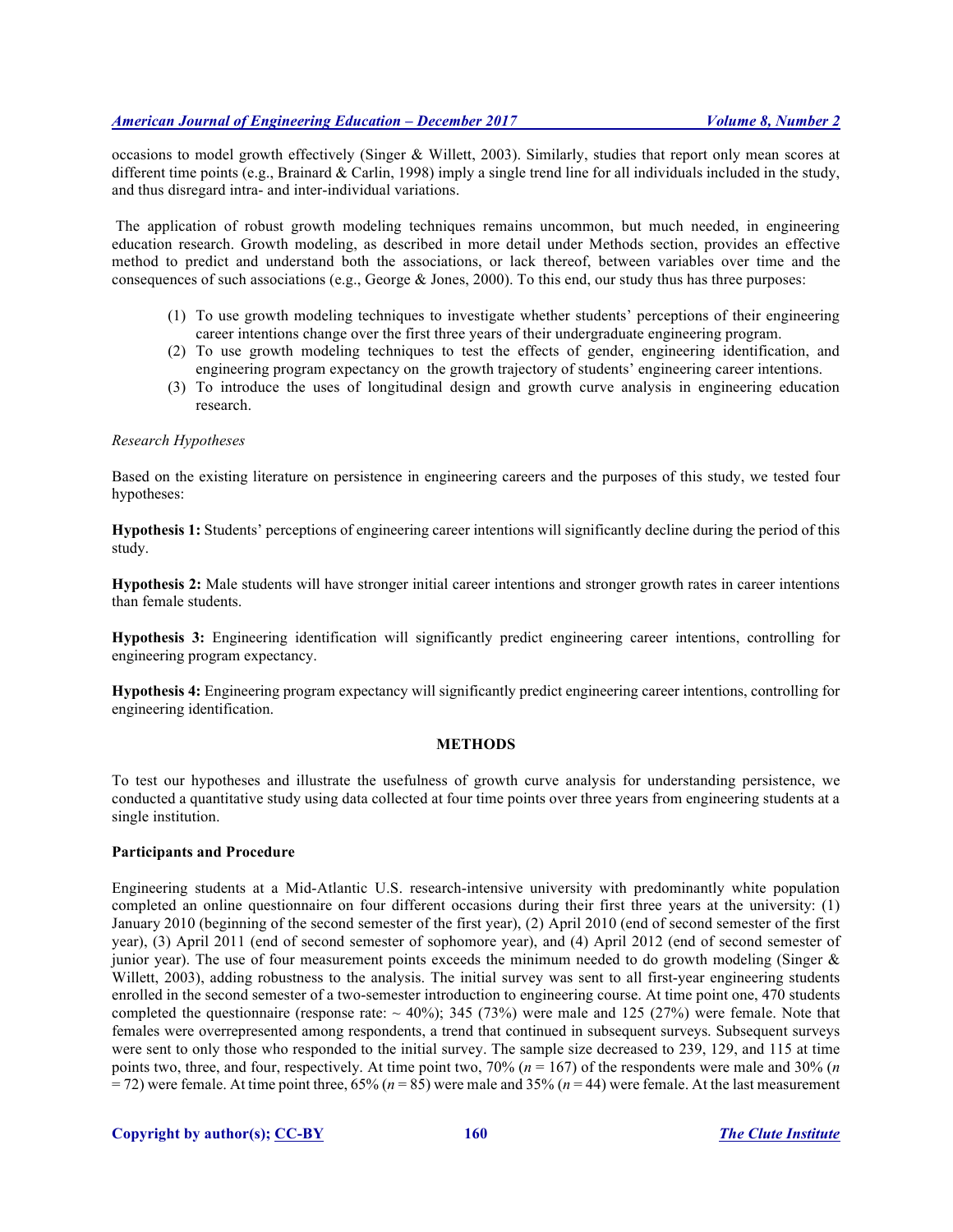occasion, 58% ( $n = 67$ ) were male and 42% ( $n = 48$ ) were female. The institutional review board at this institution approved the study.

## **MEASURES**

Measures for this study are taken from Jones et al. (2010) (see also Jones et al., 2016).

#### **Engineering Career Intentions**

The dependent variable in this study was engineering career intentions, which was measured with one item: "How likely is it that your eventual career will directly relate to engineering?" The five response options ranged from 1 (*I am as sure as I can be right now that my career will not directly relate to engineering*) to 5 (*I am as sure as I can be right now that my career will directly relate to engineering*). Jones et al. (2010) adapted this item from Schmader, Johns, and Barquissau (2004).

## **Demographic Variables**

Because the number of underrepresented minority students in the study was too low to analyze statistically, the only demographic variable used was self-reported gender. The survey item was stated simply as "Gender," with "Male" and "Female" as the only choices.

# **Engineering Identification**

We assessed engineering identification with the four items that Jones et al. (2010) adapted from Schmader, Major, and Gramzow (2001). The scale had a Cronbach's alpha of .84 (Jones et al., 2010) and .93 (Jones et al. 2016). One of the sample items was, "Doing well on engineering tasks is very important to me." The seven response options for the scale items ranged from 1 (*strongly disagree*) to 7 (*strongly agree*).

# **Engineering Program Expectancy**

We assessed engineering program expectancy with the five-item scale that Jones et al. (2010) adapted from Eccles and Wigfield (1995). The scale had a Cronbach's alpha of 0.93 (Jones et al., 2014) and 0.93. One of the sample items was, "How have you been doing in your engineering-related courses this year?" The seven response options ranged from 1 (*much worse than average*) to 7 (*much better than average*.)

# **DATA ANALYSIS**

We used the Statistical Package for the Social Science (SPSS) 22.0 to conduct exploratory analyses, including both descriptive statistics and reliability analyses. We used Hierarchical Linear Modeling (HLM) version 7.0 to analyze the longitudinal data and followed the model-building steps outlined by Singer and Willet (2003). HLM is also called multilevel modeling, random coefficient modeling, and linear mixed modeling, and it is used when factors are nested within one another, creating levels, rather than existing independently. Growth modeling is a specific type of HLM used to study individual change over time. A growth model allows researchers to explore both intraindividual (withinperson) and interindividual (between-person) change over time, and simultaneously consider additional factors that may affect change. HLM thus overcomes key limitations of techniques like regression with respect to longitudinal data. Regression assumes that all individuals have the same initial scores and that all grow or decline at the same rate. HLM, in contrast, captures both the intra- and inter-individual aspects, making it a more accurate and powerful tool for fully understanding change over time.

At the same time, HLM is robust enough to accommodate missing data, especially when the gaps occur randomly; growth modeling does not require complete information from all respondents (Bliese & Ployhart, 2002; Raudenbush & Bryk, 2002; Singer & Willett, 2003). Such robustness is particularly useful in longitudinal studies where participants drop out at various time points for a variety of reasons. In this study, for example, the sample size decreased from 470 for the initial survey to 115 for the final survey. In modeling change over time, it is possible that a conceptually and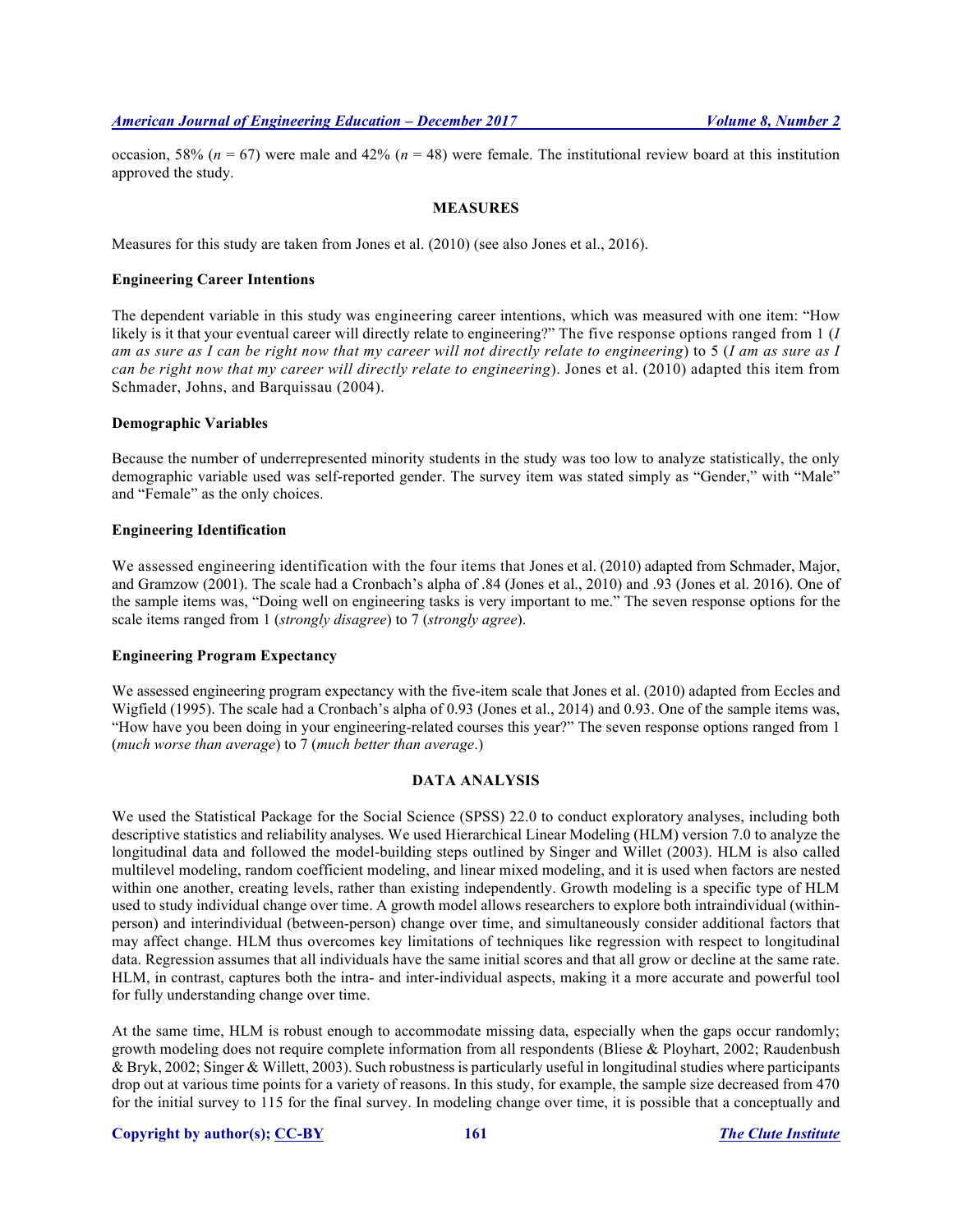theoretically plausible independent variable (e.g., expectancy, domain identification, gender) may predict significant variability in the initial status of the dependent variable (career intention, in this case), but not its rate of change, and vice versa. We thus used a two-level HLM to investigate the effect of gender, engineering identification, and engineering program expectancy on the growth trajectory of students' engineering career intentions during their first three years in college.

In this study, the measurement occasions (time points 1, 2, 3, and 4) were nested within students. Therefore, the four time points are Level 1, as is typical in growth modeling, and the students are Level 2. The Level 1 analysis focused on the growth trajectory of engineering students' career intentions (intraindividual change). That is, whether there was a significant variation in within-person engineering career intentions over time. The Level 2 analysis focused on interindividual change and explores first whether there was significant variability in students' initial status (intercept) and rate of change (slope) with respect to engineering career intentions, and second, what factors predicted that variability.

## **RESULTS**

# **Descriptive Statistics and Correlations**

Table 1 presents the mean, standard deviation, and where applicable the reliability  $(\alpha)$  of each study variable, along with the correlations among variables. The reliabilities of the engineering identification scale ranged from .85 to .96 over the four surveys and the reliabilities for engineering program expectancy ranged from .82 to .96, indicating that the reliabilities of these scales were acceptable. Mean values for career intentions, measured on a 5-point scale, were 4.19, 4.34, 4.26, and 4.15 across the four surveys. Mean engineering identification scores, measured on a 7-point scale, initially rose slightly from 6.17 to 6.2, and then decreased to 6.11 and 6.00 in the last two surveys. Mean engineering expectancy scores, also on a 7-point scale, dropped across the first three surveys (5.42, 5.3, and 4.96) and then rose slightly (5.17) on the last one. Across all measures, the standard deviation generally increased over time as seen in Table 1.

|                  | M    | <b>SD</b> | $\alpha$                 | 1   | $\overline{2}$           | 3                        | $\overline{\mathbf{4}}$  | 5                        | 6                        | 7                        | 8                        | 9                        | 10  | 11                       | 12 |
|------------------|------|-----------|--------------------------|-----|--------------------------|--------------------------|--------------------------|--------------------------|--------------------------|--------------------------|--------------------------|--------------------------|-----|--------------------------|----|
| Car1             | 4.19 | .87       | $\overline{\phantom{a}}$ | ٠   |                          |                          |                          |                          |                          |                          |                          |                          |     |                          |    |
| Car <sub>2</sub> | 4.34 | .87       | $\overline{\phantom{a}}$ | .73 | $\overline{\phantom{a}}$ |                          |                          |                          |                          |                          |                          |                          |     |                          |    |
| Car3             | 4.26 | .95       | $\overline{\phantom{a}}$ | .40 | .41                      | $\overline{\phantom{a}}$ |                          |                          |                          |                          |                          |                          |     |                          |    |
| Car4             | 4.15 | 1.16      | ۰                        | .29 | .24                      | .68                      | $\overline{\phantom{a}}$ |                          |                          |                          |                          |                          |     |                          |    |
| EI1              | 6.17 | .86       | .85                      | .29 | .30                      | .26                      | .35                      | $\overline{\phantom{a}}$ |                          |                          |                          |                          |     |                          |    |
| EI2              | 6.20 | .78       | .92                      | .19 | .30                      | .33                      | .31                      | .61                      | $\overline{\phantom{a}}$ |                          |                          |                          |     |                          |    |
| EI3              | 6.11 | 1.04      | .93                      | .26 | .21                      | .73                      | .51                      | .42                      | .49                      | $\overline{\phantom{a}}$ |                          |                          |     |                          |    |
| EI4              | 6.00 | 1.14      | .96                      | .20 | .20                      | .61                      | .72                      | .54                      | .42                      | .67                      | $\overline{\phantom{a}}$ |                          |     |                          |    |
| EE1              | 5.42 | .84       | .91                      | .22 | .21                      | .21                      | .16                      | .38                      | .29                      | .25                      | .38                      | $\overline{\phantom{a}}$ |     |                          |    |
| EE <sub>2</sub>  | 5.30 | .82       | .92                      | .13 | .22                      | .17                      | .15                      | .33                      | .36                      | .24                      | .37                      | .80                      | ٠   |                          |    |
| EE3              | 4.96 | .96       | .92                      | .12 | .12                      | .29                      | .20                      | .23                      | .15                      | .32                      | .47                      | .66                      | .66 | $\overline{\phantom{a}}$ |    |
| EE4              | 5.17 | .90       | .90                      | .10 | .20                      | .35                      | .23                      | .25                      | .20                      | .37                      | .51                      | .58                      | .56 | .75                      |    |

**Table 1.** Descriptive Statistics, Reliabilities, and Correlations Among the Study Variables

Note: Car#=Engineering Career Intentions at each time point (5 point scale with 5 as strongest intention); EI#=Engineering Identification at each time point; EE#=Engineering Program Expectancy at each time point (7 point scale for EI and EE with 7 as maximum).

# **Model Fit**

Table 2 presents a taxonomy of the four statistical models tested. The taxonomy begins with the unconditional means model (Model A, described below), and each successive models is an extension of the prior model (Singer & Willett, 2003). The complexity of the models increases from left to right as each new model includes additional predictor variables. In this way, the previous models are nested within each new model, which allows us to use goodness of fit statistics such as Akaike Information Criterion (AIC) and Bayesian Information Criterion (BIC) to compare models and determine the best-fitting model. These statistics are also included in Table 2.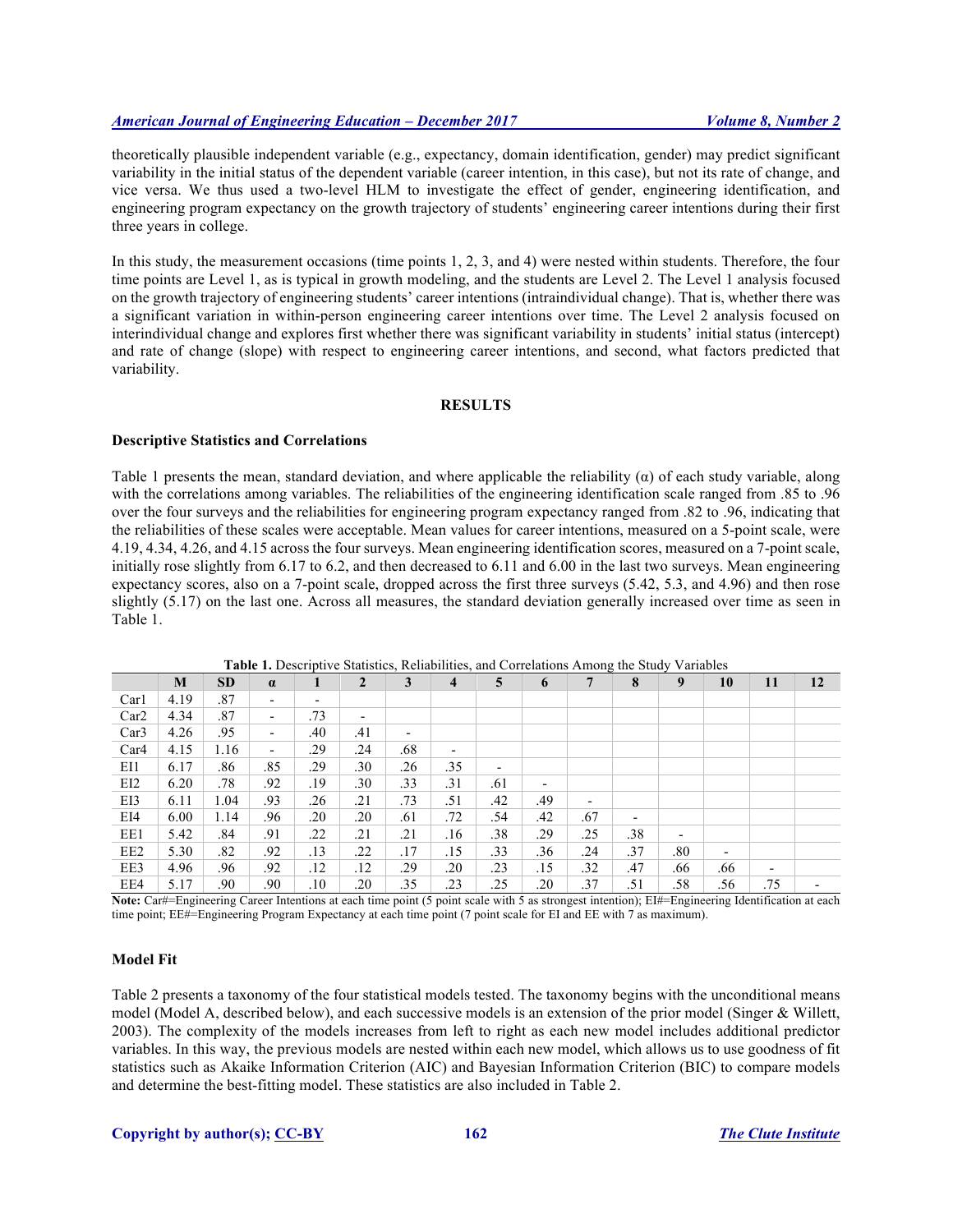|                                            | Parameter                             | <b>Model A</b> | <b>Model B</b>        | <b>Model C</b>          | <b>Model D</b>                 |  |
|--------------------------------------------|---------------------------------------|----------------|-----------------------|-------------------------|--------------------------------|--|
| <b>Fixed Effects</b>                       |                                       |                |                       |                         |                                |  |
|                                            |                                       | $4.216***$     | $4.231***$            | $4.232***$              | $4.207***$                     |  |
|                                            | Intercept $(\gamma_{00})$             | (0.038)        | (0.039)               | (0.035)                 | (0.036)                        |  |
| Initial Status, $\pi_{0i}$                 | Identification $(\gamma_{01})$        |                |                       | $0.482***$              | $0.456$ ***                    |  |
|                                            |                                       |                |                       | (0.043)                 | (0.048)                        |  |
|                                            | Expectancy $(\gamma_{02})$            |                |                       |                         | 0.092                          |  |
|                                            |                                       |                |                       |                         | (0.048)                        |  |
|                                            | Intercept $(\gamma_{10})$             |                | $-0.039$              | $-0.056$                | $-0.053$                       |  |
| Rate of Change, $\pi_{1i}$                 |                                       |                | (0.043)               | (0.038)                 | (0.039)                        |  |
|                                            | Identification $(\gamma_{11})$        |                |                       | $0.195***$              | $0.206*$                       |  |
|                                            |                                       |                |                       | (0.052)                 | (0.052)                        |  |
| <b>Variance Components</b>                 |                                       |                |                       |                         |                                |  |
|                                            | Within-Person $(\sigma_{\epsilon}^2)$ | $0.452***$     | $0.27^{6***}$         | $0.283***$              | $0.271***$                     |  |
|                                            |                                       | (0.029)        | (0.022)               | (0.022)                 | (0.022)                        |  |
|                                            | Initial Status ( $\sigma_0^2$ )       | $0.393***$     | $0.505***$            | $0.346***$              | $0.356***$                     |  |
|                                            |                                       | (0.045)        | (0.049)               | (0.040)                 | (0.041)                        |  |
| Level1                                     | Rate of Change $(\sigma_1^2)$         |                | $0.205***$            | $0.147***$              | $0.154***$                     |  |
|                                            |                                       |                | (0.037)               | (0.030)                 | $\frac{(0.031)}{-0.11^{6***}}$ |  |
|                                            | Covariance $(\sigma_{01}^2)$          |                | $-0.095$ <sup>*</sup> | $-0.106$ <sup>***</sup> |                                |  |
|                                            |                                       |                | (0.038)               | (0.030)                 | (0.031)                        |  |
|                                            | Correlation $(r_{01})$                |                | $-0.295$              | $-0.472$                | $-0.495$                       |  |
| <b>Pseudo R<sup>2</sup> Statistics and</b> |                                       |                |                       |                         |                                |  |
| <b>Goodness of Fit</b>                     |                                       |                |                       |                         |                                |  |
|                                            | $\frac{R_{\rm e}^2}{R_{\rm 0}^2}$     |                | .389                  | .374                    | .400                           |  |
|                                            |                                       |                |                       | .315                    | .295                           |  |
|                                            | $R_1^2$                               |                |                       | .283                    | .249                           |  |
|                                            | Log Likelihood                        | $-1174.974$    | $-1136.222$           | $-1053.423$             | $-1022.032$                    |  |
|                                            | Number of Estimated                   | 3              | 6                     | 8                       | 9                              |  |
|                                            | Parameter $(p)$                       |                |                       |                         |                                |  |
|                                            | Deviance                              | 2349.947       | 2272.443              | 2106.845                | 2044.064                       |  |
|                                            | <b>AIC</b>                            | 2355.947       | 2284.443              | 2122.845                | 2062.064                       |  |
|                                            | <b>BIC</b>                            | 2368.405       | 2305.302              | 2145.724                | 2086.768                       |  |

**Table 2.** Results of Fitting a Taxonomy of Multilevel Models for Change to the Career Intentions Data

**Note:**  $\gamma p < .10$ ;  $\gamma p < .05$ ;  $\gamma p < .01$ ;  $\gamma p < .001$ 

# *Model A*

Models A and B collectively are called the unconditional models. It is common to begin with unconditional models to arrive at the most parsimonious model. Model A is the unconditional means model, in which there is no predictor at either Level-1 (within-person) or Level-2 (between-person). Before studying change over time, we determined whether there were, in fact, significant within-person and between-person variations. In this study, as shown in Table 2, the within-person variance was 0.452 and between-person variance (intercept) was 0.393; both were statistically significant at  $p < .001$ .

#### *Model B*

Model B is the unconditional growth model. This model is more complex than Model A because it has a predictor variable (time) in Level-1. The intercept at the first measurement occasion was 4.231, which was significantly different from zero. The variance components show that both within-person (0.276) and between-person (0.505) changes in career intentions over time were statistically significant. Importantly, 38.9%  $(R^2_{\epsilon})$  of the within-person variation in engineering career intentions was associated with time when time was included as a Level-1 predictor variable. In addition, the correlation between initial status and rate of change was negative (-.295), indicating that those with high initial scores tend to have lower slopes than with low initial scores.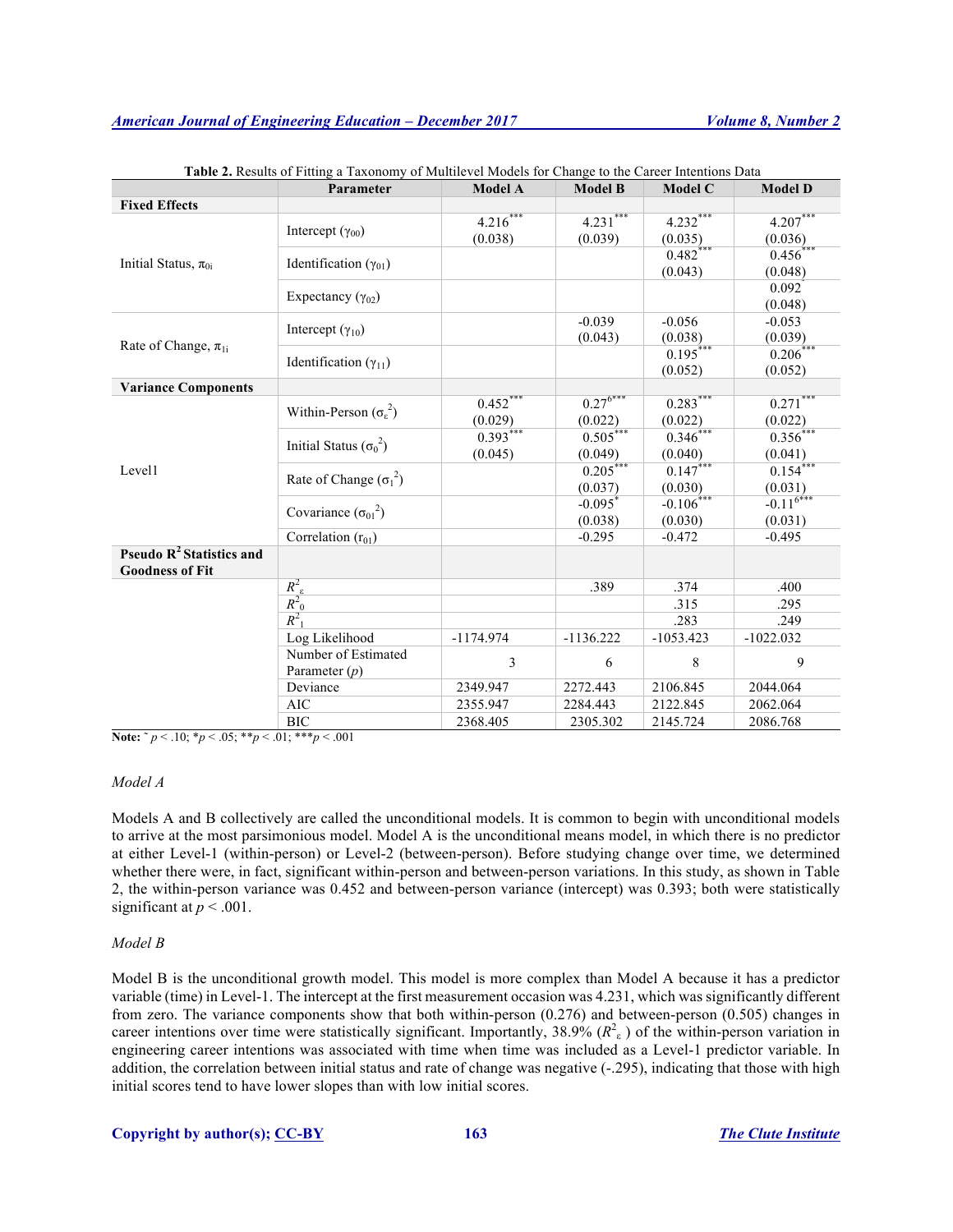When we considered the overall trend in engineering career intentions, however, the rate of change was negative (-0.039), but statistically not significantly different from zero. The overall growth trajectory, therefore, was flat during the study period. However, there was a significant variability in the rate of change (.205) for the study participants. This variability points to the need to add Level-2 predictor variables in the next model to determine what predicts this variability. As noted above, the model building process requires adding theoretically supported independent variables one at a time, given that an independent variable might predict variability in initial status but not in rate of change or vice versa. The process also requires retaining only those variables that significantly predict initial status and/or rate of change to arrive at a parsimonious model that provide a best fit to the data.

In this case, as noted earlier, the three independent variables were gender, engineering identification, and engineering program expectancy. We tested the effects of those variables on engineering career intentions in that order.

#### **Gender**

Gender did not predict variations in either initial status or rate of change. In other words, there was no statistically significant difference between the mean scores of male and female students on their perceptions of engineering career intentions in the initial survey and no significant variation by gender in the rate of change. Therefore, gender was not included in subsequent models.

#### **Model C**

Model C tested the effects of engineering identification. As Table 2 shows, engineering identification significantly predicted variations in the initial status (0.482, significant at  $p < .001$ ) and the rate of change (0.195). As in Model B, the overall growth trajectory showed a declining trend (negative slope), but the rate of deceleration was not significantly different from zero, again indicating a flat trajectory overall. With respect to the pseudo *R<sup>2</sup>* statistics, the results show that time explained 37.4% of the Level-1 within-individual variance, while engineering identification explained 31.5% of the variance in initial status and 28.3% of the variance in the rate of change.

# **Model D**

Finally, Model D includes engineering program expectancy. As Table 2 shows, engineering program expectancy was marginally significant (0.092, significant at  $p < .10$ ) in predicting the individual differences in the initial status, controlling for engineering identification. However, it did not significantly predict variance in the rate of change, and therefore, was not included as a predictor of slope in the final model. Engineering identification, on the other hand, continued to predict variances in both the initial status  $(0.456)$  and the rate of change  $(0.206)$  (both significant at  $p <$ .001), controlling for engineering program expectancy. With respect to the pseudo  $R^2$  statistics, the results show that time explained 40% of the total Level-1 within-individual variance, while engineering identification and engineering program expectancy explained 29.5% of the total variance in initial status and engineering identification explained 24.9% of the variance in the rate of change.

#### **Selection of the Most Parsimonious and the Best Fitting Model**

As described above, the complexity of the model increased at each level as we added predictor variables in Level-1 in Model B and predictor variables in Level-2 in Models C and D. Thus, Model A is nested within Model B, which added time as a Level-1 predictor, and Model B is nested within Model C, which added engineering identification as a Level-2 predictor. Model D matches Model C but adds a second Level-2 predictor, engineering program expectancy.

The fact that each new model subsumes the previous model allows us to compare fit of any two sequential models using goodness of fit statistics, including log likelihood, deviance, AIC, and BIC. The model with smaller values for each statistic is considered the better fit. As Table 2 shows, each new model provides a better fit than the previous model, with Model D providing the best fit. Notably, when we compare Models C and D, the difference in deviance between the two is 62.781, but Model D includes an additional parameter. To determine whether this additional parameter in fact provides a better fit, we also needed to consider chi-square. The critical value for chi-square with *df*  = 1 is 3.841 at  $\alpha$  = .05. Given that the difference in deviance is above 3.841, we concluded that Model D, with both

## **Copyright by author(s); CC-BY 164** *The Clute Institute*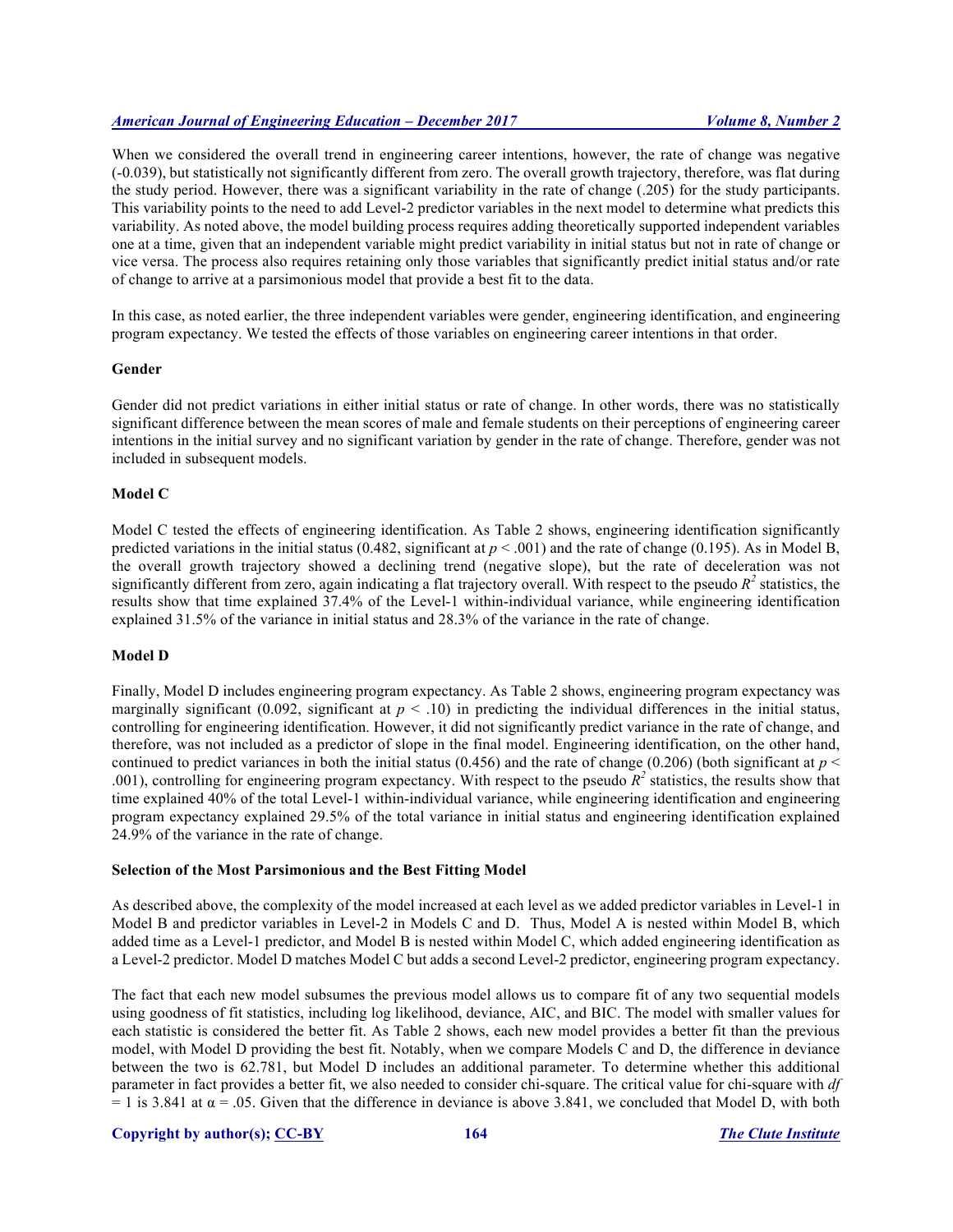engineering identification and engineering program expectancy, was a better fit. The final model uses engineering identification and engineering program expectancy to predict between-person differences at the beginning of the study, but only engineering identification to predict the rate of the change.

The equations for Model D were as follows:

## **Level-1:**

EngineeringCareerIntentions<sub>it</sub> =  $\pi_{oi} + \pi_{1i} * (Time_{it}) + \varepsilon_{it} \cdot \frac{i \cdot i \cdot d}{\sim} N(o, \sigma_{\varepsilon}^2)$ 

where i.i.d. indicates that level-1 random errors (*εti*) are independent and identically distributed.

# **Level-2:**

 $\pi_{oi} = \gamma_{00} + \gamma_{01}$ EngindeeringIdentification<sub>i</sub> +  $\gamma_{02}$ EngineeringExpectancy<sub>i</sub> +  $\mu_{0i}$ 

 $\pi_{oi} = \gamma_{00} + \gamma_{01}$ EngineeringIdentification<sub>i</sub> +  $\gamma_{02}$ EngineeringExpectancy<sub>i</sub> +  $\mu_{oi}$ 

 $u_{oi}$  $u_{1i}$ *i. i. d*  $N\left(\binom{0}{0}, \binom{\tau_{00}}{\tau_{10}} \frac{\tau_{01}}{\tau_{11}}\right)$ 

## **DISCUSSION**

With the growth model in place, we were able to evaluate the four study hypotheses and contextualize our findings within the landscape of prior research on career persistence in engineering. The data did not support our hypotheses one and two. However, hypothesis three was fully supported while hypothesis four was partially supported. Most importantly, we hope that this study makes the hierarchical linear modeling technique more accessible to engineering education researchers.

Examining mean scores of career intentions and its increasing standard deviation over time suggest that missing data occurred randomly. Higher standard deviation is an indication of higher variations in students' perceptions of career intentions. Therefore, it is safe to infer that not all those students who completed the surveys during time points three and four necessarily had strong inclinations for engineering careers.

#### **Engineering Career Intentions**

Hypothesis 1 suggested that students' perceptions of engineering career intentions would significantly decline over the course of the study. The coefficient of the instantaneous growth rate in the final model (-0.053) indicates that engineering career intentions had a declining growth trajectory, but the rate of deceleration was not statistically significant. In other words, the overall growth trajectory was flat indicating that there was no declining trend in students' perceptions of engineering career intentions and so the data did not support Hypothesis 1. This finding is encouraging because the declining trends in engineering career intentions appears to have stabilized. More work remains, however, in this area in terms of further strengthening students' career intentions. The plausible factors that predicted career intentions and tested in this longitudinal model are presented below.

#### **Gender**

Hypothesis 2 suggested that male students would have stronger initial career intentions and stronger growth rates in career intentions than female students, but the results did not support that hypothesis. Given the variations across prior studies with respect to sex and/or gender noted earlier, these results point toward progress within at least one undergraduate engineering program in supporting women's persistence in engineering careers. Importantly, the study university included a number of strong support programs for women and underrepresented minorities such as, livinglearning communities, intentional cohorting in first-year courses, and an active student chapter of the Society of

## **Copyright by author(s); CC-BY 165** *The Clute Institute*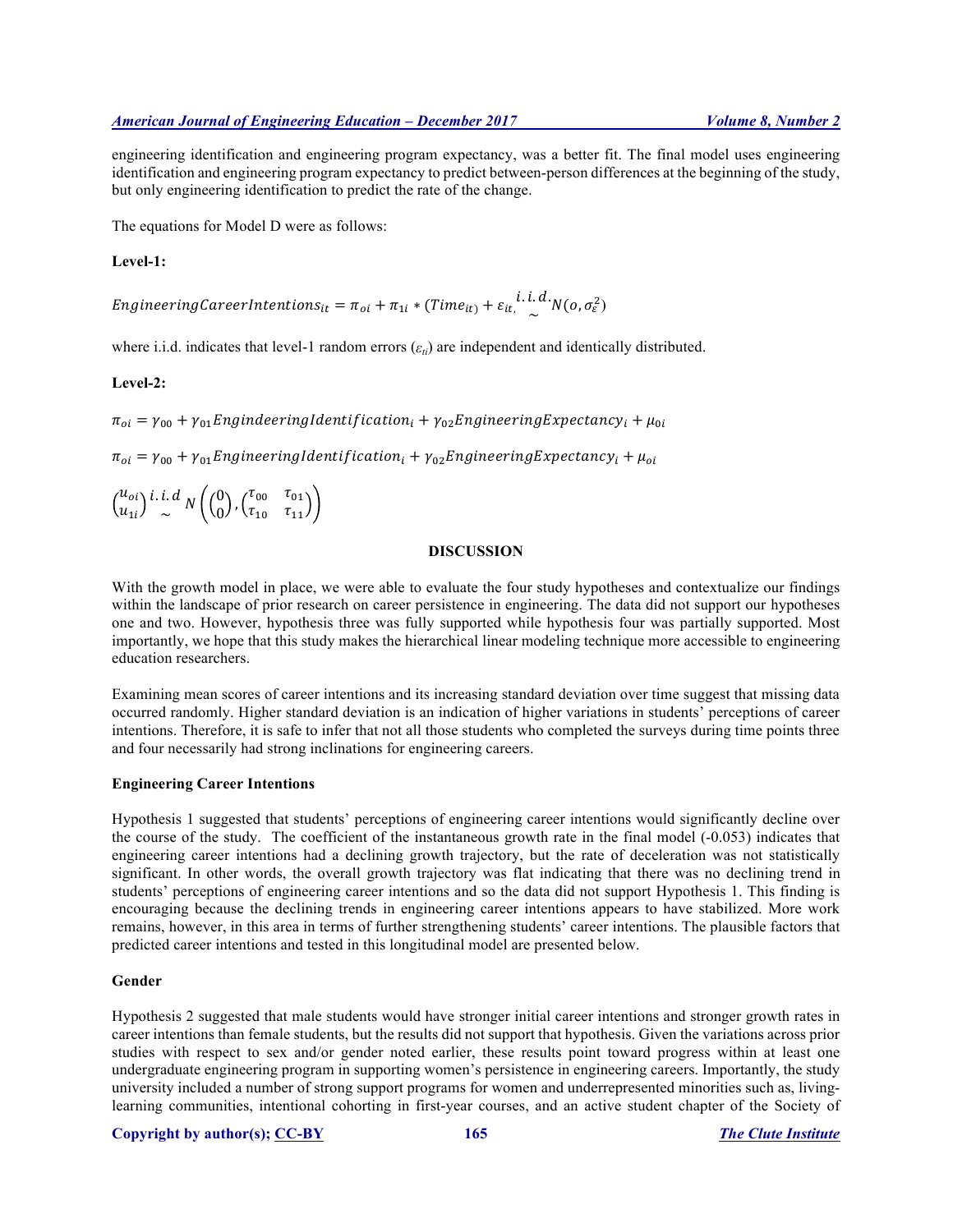Women Engineers. However, the impact of these programs on engineering career intentions was not evaluated in this longitudinal study.

## **Engineering Identification**

Hypothesis 3 posited that engineering identification (the extent to which students value engineering as an important part of themselves) would significantly predict engineering career intentions. Of the four hypotheses, this was the only one strongly supported by the data. As Model D demonstrates, when controlling for expectancy beliefs, engineering identification significantly predicted individual differences in both the initial status and the rate of change at  $p < .001$ . In many cross-sectional studies (e.g., Jones et al., 2014; 2016), statistically significant relationships between engineering identification and engineering career intentions were found. The findings of this longitudinal study, therefore, brought further empirical evidence to the effects of engineering identification on engineering career intentions. Furthermore, consistent with the findings of cross-sectional studies (e.g., Jones et al., 2014; 2016), engineering identification, compared to engineering program expectancy, had a greater impact on engineering career intentions.

## **Engineering Program Expectancy**

Finally, Hypothesis 4 posited that engineering program expectancy would predict engineering career intentions when controlling for engineering identification. The final model shows that engineering program expectancy marginally predicted variance in the initial status at  $p < 0.10$ , but it did not predict variance in the rate of change. Therefore, Hypothesis 4 was not supported. Such findings conflict with cross-sectional studies of Nauta et al. (1998) showing self-efficacy as a strong predictor of women's career intentions and that of Jones et al. (2016) where engineering program expectancy significantly predicted engineering career intentions.

#### **Contributions of this Study**

Our study made four unique contributions to the field of engineering education concerning student retention for the engineering workforce. First, this was a first longitudinal study of engineering career intentions with four data points. The fact that this study had more than three waves of data made it a good study to model change. Longitudinal studies overcome many weaknesses of cross-sectional studies. For example, we can be more confident about the associations, or lack thereof, between dependent and independent variables. Any inferences drawn from the findings of longitudinal studies can be more valid. Second, the finding that gender was not a statistically significant predictor might be a sign of reversal of trend of women not opting for careers in engineering fields in large numbers. In other words, women appear to have an equally strong perceptions of engineering career intentions, as strong as their male counterpart. Third, this study used an advanced statistical technique, specifically Hierarchical Linear Modeling, to test the plausibility of the longitudinal model under investigation recognizing the nested data structure. Therefore, this study expands the range of available methods within engineering education and demonstrates the power of growth modeling to explore and identify factors that affect students' career intentions. Fourth, this study found that expectancy belief is a necessary condition, but not a sufficient condition to influence students' decisions to pursue engineering careers. However, students who identify highly with engineering (strong perceptions of engineering identification) have a higher probability of committing to engineering careers.

# **Limitation and Future Research**

This study offers important contributions to research on career intentions in engineering, but it also has several limitations that point to the need for future work. First, the high mean scores for initial engineering career intentions may have left too little room for growth. Using a more fine-grained scale to measure career intentions (e.g., seven response options rather than five) may help address this limitation. Second, since participants self-selected to respond to the survey, respondents may be those more likely to pursue engineering careers. In light of the attrition rate observed in this study, which is not all that unique in most longitudinal studies, finding ways to gather data from nonrespondents would enhance the confidence in the findings of the study. Third, the final measurement occasion did not occur during students' senior year. Adding a senior year data point, therefore, would be a key component in future work given the "quixotic" (Lichtenstein et al., 2009, p. 232) nature of students' career decisions and the uncertainty

#### **Copyright by author(s); CC-BY 166** *The Clute Institute*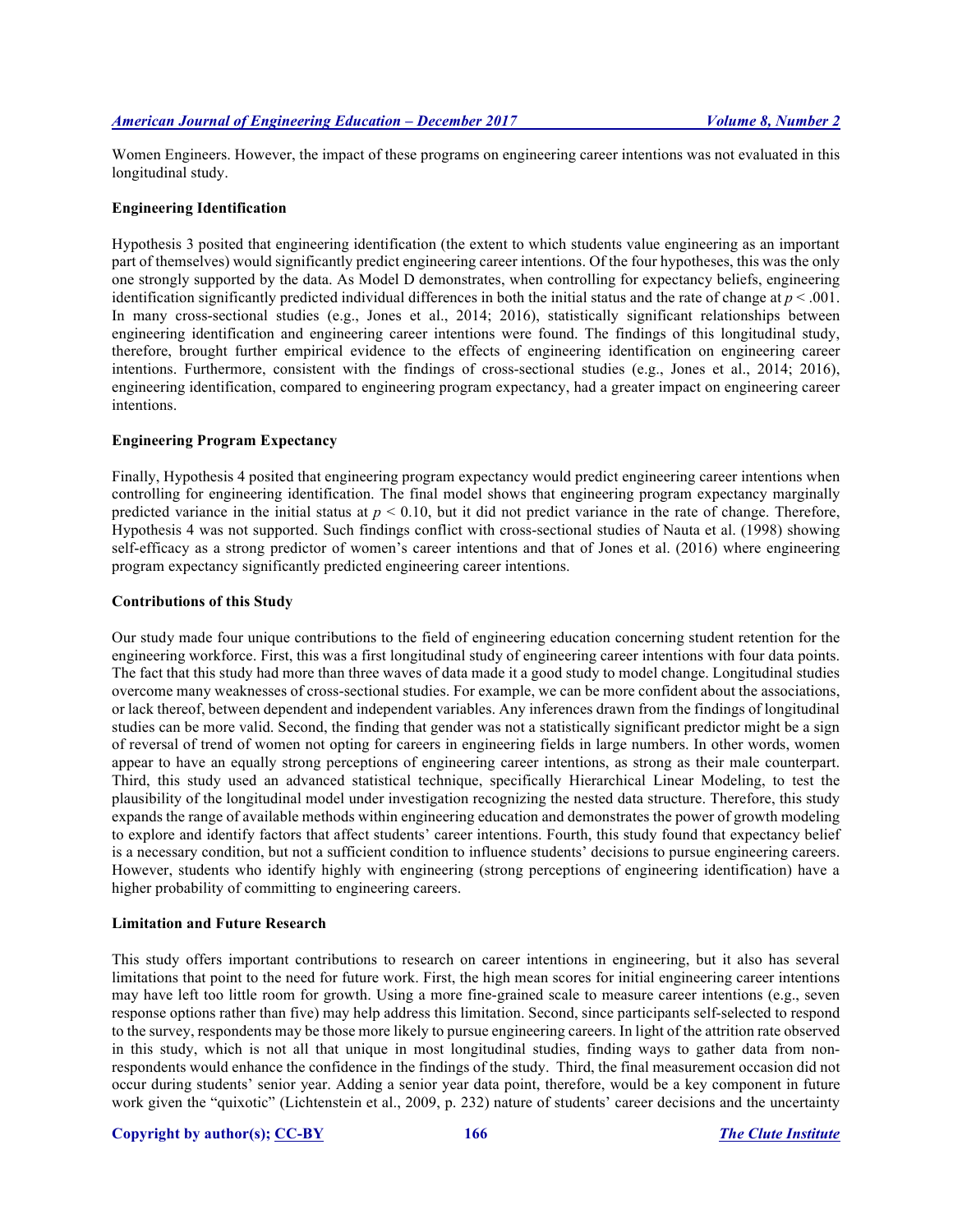that persists into the senior year. Fourth, as noted above, the research was conducted at a single, predominantly white institution. Given the importance of institutional factors in shaping students' experiences and trajectories, this growth model should be cross-validated using a diverse respondent pool from multiple institutions, particularly minorityserving institutions. Finally, the importance of domain identification in the final model points to the need for future work, specifically to investigate plausible predictors of engineering identification.

## **ACKNOWLEDGEMENTS**

This material is based upon work supported by the National Science Foundation under Grant No. HRD #0936704. Any opinions, findings, and conclusions or recommendations expressed in this material are those of the author(s) and do not necessarily reflect the views of the National Science Foundation. The authors would like to thank Virginia Tech's Open Access Subvention Fund for paying the publication fees for this article.

# **AUTHOR BIOGRAPHIES**

**Chosang Tendhar:** Dr. Tendhar is an Assistant Director of Assessment in the Office of Assessment at Arnold and Marie Schwartz College of Pharmacy and Health Sciences with Long Island University, Brooklyn. He works with students and faculty to provide the services of a psychometrician and statistician in designing surveys, tests, and conducting scholarly research. He has a Bachelor in Commerce from Mahajanas College, Mysore-India; an MBA from the University of Wyoming; an MS Finance from the University of Memphis; and a Ph.D. in Educational Research and Evaluation from Virginia Tech. His research interests include Science, Technology, Engineering, and Mathematics (STEM) education, particularly students' decision making process in committing to engineering majors and careers using the domain identification model, the effect of active learning techniques on students' motivation, and competency based education in health professions education. He often uses motivational theories, such as the MUSIC Model of Motivation and advanced quantitative techniques, such as structural equation modeling (SEM) and hierarchical linear modeling (HLM) in his research.

**Marie C. Paretti:** Dr. Paretti is a Professor of Engineering Education at Virginia Tech and director of the Virginia Tech Engineering Communication Center (VTECC). She holds a B.S. in chemical engineering and an M.A. in English from Virginia Tech and Ph.D. in English from the University of Wisconsin-Madison. Drawing on theories of situated learning and social construction, her work includes multiple NSF-funded studies on the teaching and learning of communication, effective teaching practices in design education, the effects of differing pedagogies on personal and professional identities, the dynamics of cross-disciplinary collaboration in academia and industry, and gender and race in engineering.

**Brett D. Jones:** Dr. Jones is a full Professor of Educational Psychology in the School of Education at Virginia Tech. He has held faculty positions as an educational psychologist at Duke University, the University of South Florida St. Petersburg, and Virginia Tech. He received his B.A.E. in Architectural Engineering from The Pennsylvania State University and his M.A. and Ph.D. in Educational Psychology from the University of North Carolina at Chapel Hill. His research, which includes examining instructional methods that support students' motivation and learning, has led to more than 80 articles, several book chapters, and three books (www.theMUSICmodel.com).

## **REFERENCES**

- Amelink, C. T., & Creamer, E. G. (2010). Gender differences in elements of the undergraduate experience that influence satisfaction with the engineering major and the intent to pursue engineering as a career. *Journal of Engineering Education, 99*(1), 81-92. doi:10.1002/j.2168-9830.2010.tb01044.x
- Bandura, A. (1977). Self-efficacy: Toward a unifying theory of behavior change. *Psychological Review, 84*, 191-215.
- Bandura, A. (1986). *Social foundations of thought and action: A social cognitive theory*. Englewood Cliffs, NJ: Prentice-Hall. Bandura, A. (1997). *Self-efficacy: The exercise of control*. New York: Freeman.
- 
- Bliese, P. D., & Ployhart, R. E. (2002). Growth modeling using random coefficient models: Model building, testing, and illustrations. *Organizational Research Methods, 5*(4), 362-387. doi:10.1177/109442802237116
- Brainard, S. G., & Carlin, L. (1998). A six-year longitudinal study of undergraduate women in engineering and science. *Journal of Engineering Education, 87*(4), 369-375.

**Copyright by author(s); CC-BY 167** *The Clute Institute*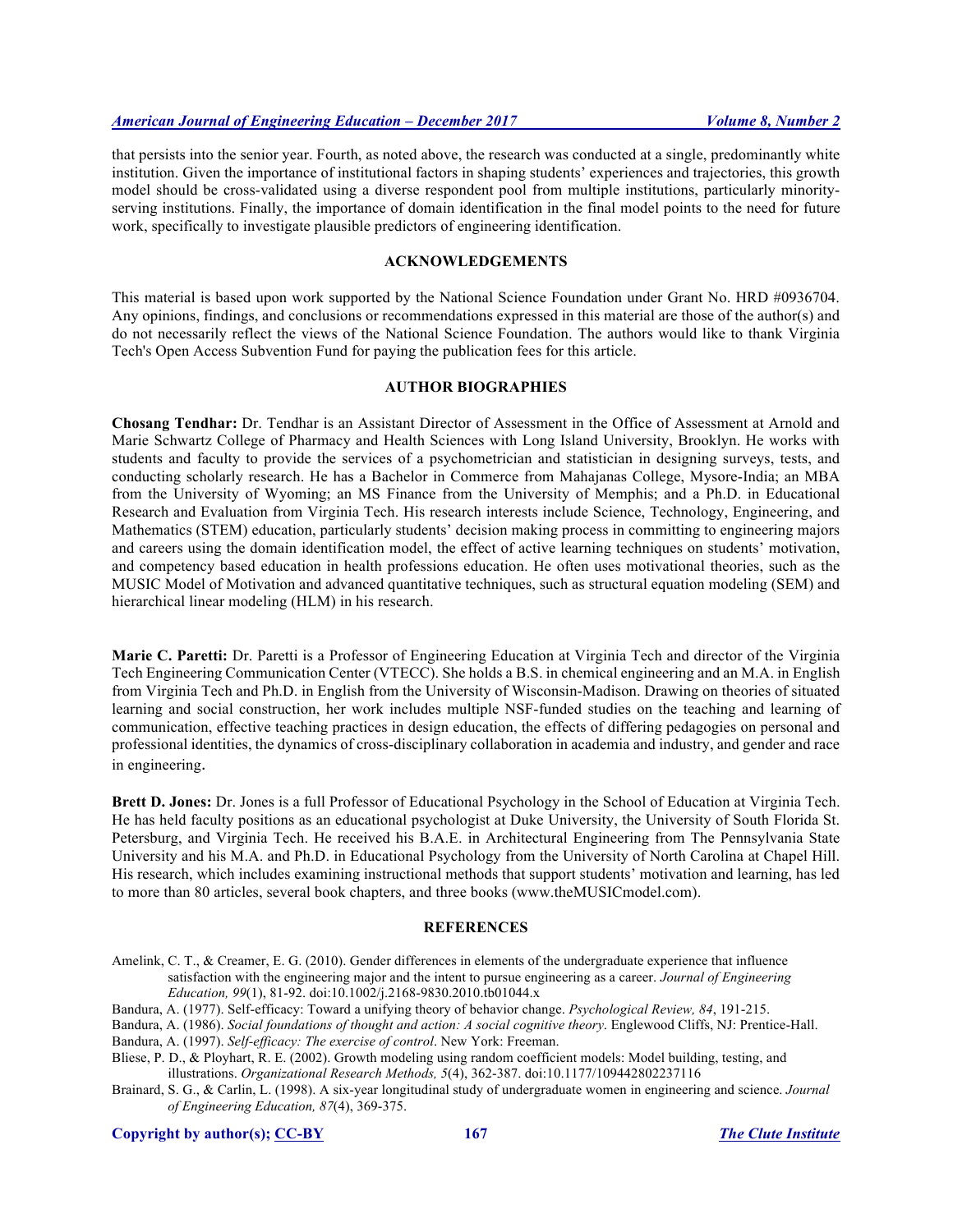Burtner, J. (2005). The use of discriminant analysis to investigate the influence of non-cognitive factors on engineering school persistence. *Journal of Engineering Education, 94*(3), 335-338.

Chen, X. (2013). STEM attrition: College students' paths into and out of STEM fields. *National Center for Educational Statistics, Institute of Education Sciences (NCES 2014-001).* Washington, DC: US Department of Education.

- Cross, S. E., & Vick, N. V. (2001). The interdependent self-construal and social support: The case of persistence in engineering. *Personality and Social Psychology Bulletin, 27*(7), 820-832.
- Daempfle, P. A. (2003). An analysis of the high attrition rates among first year college science, math and engineering majors. *Journal of College Student Retention, 5*(1), 37-52. doi: 10.2190/DWQT-TYA4-T20W-RCWH
- Danielak, B. A., Gupta, A., & Elby, A. (2014). Marginalized identities of sense-makers: reframing engineering student retention. *Journal of Engineering Education, 103*(1), 8-44. doi:10.1002/jee.20035
- Eccles, J. S., Adler, T. F., Futterman, R., Goff, S. B., Kaczala, C. M., Meece, J. L., & Midgley, C. (1983). Expectancies, values, and academic behaviors. In J. T. Spence (Ed.), *Achievement and Achievement Motivation* (pp. 75-146). San Francisco, CA: Freeman.
- Eccles, J. S., Adler, T. F., & Meece, J. L. (1984). Sex differences in achievement: A test of alternate theories. *Journal of Personality and Social Psychology, 46*, 26-43.
- Eccles, J. S., & Wigfield, A. (1995). In the mind of the actor: The structure of adolescents' achievement task values and expectancy-related beliefs. *Personality and Social Psychology Bulletin, 21*(3), 215-225.
- Eris, O., Chachra, D., Chen, H., Rosca, C., Ludlow, L., Sheppard, S., & Donaldson, K. (2007, June). *A preliminary analysis of correlates of engineering persistence: Results from a longitudinal study.* Paper presented at the *American Society for Engineering Education Annual Conference and Exposition*, Honolulu.
- Eris, O., Chachra, D., Chen, H. L., Sheppard, S., Ludlow, L., Rosca, C., . . . Toye, G. (2010). Outcomes of a longitudinal administration of the persistence in engineering survey. *Journal of Engineering Education, 99*(4), 371-395. doi:10.1002/j.2168-830.2010.tb01069.x
- Foor, C. E., Walden, S. E., & Trytten, D. A. (2007). "I wish that i belonged more in this whole engineering group:" Achieving individual diversity. *Journal of Engineering Education, 96*(2), 103-115.
- French, B. F., Immekus, J. C., & Oakes, W. (2003). A structural model of engineering students success and persistence. Proceedings - *Frontiers in Education Conference,* 1, T2A-19-T12A-24.
- French, B. F., Immekus, J. C., & Oakes, W. C. (2005). An examination of indicators of engineering students' success and persistence. *Journal of Engineering Education, 94*(4), 419-425.
- George, J. M., & Jones, G. R. (2000). The role of time in theory and theory building. *Journal of Management, 26*(4), 657-684.
- Hall, C., Dickerson, J., Batts, D., Kauffmann, P., & Bosse, M. (2011). Are we missing opportunities to encourage interest in STEM fields? *Journal of Technology Education, 23*(1), 32-46.
- Hofmann, D. A., Jacobs, R., & Baratta, J. E. (1993). Dynamic criteria and the measurement of change. *Journal of Applied Psychology, 78*(2), 194. doi: http://dx.doi.org/10.1037/0021-9010.78.2.194
- Hutchison, M. A., Follman, D. K., Sumpter, M., & Bodner, G. M. (2006). Factors influencing the self-efficacy beliefs of firstyear engineering students. *Journal of Engineering Education, 95*(1), 39-47.
- Ingersoll, R., & May, H. (2012). The magnitude, destinations and determinants of mathematics and science teacher turnover. *Educational Evaluation and Policy Analysis, 34*(4), 435-464. doi:10.3102/0162373712454326
- Jones, B. D., Osborne, J. W., Paretti, M. C., & Matusovich, H. M. (2014). Relationships among students' perceptions of a firstyear engineering design course and their engineering identification, motivational beliefs, course effort, and academic outcomes. *International Journal of Engineering Education, 30*(6A), 1340-1356.
- Jones, B. D., Paretti, M. C., Hein, S. F., & Knott, T. W. (2010). An analysis of motivation constructs with first-year engineering students: Relationships among expectancies, values, achievement, and career plans. *Journal of Engineering Education, 99*(4), 319-336.
- Jones, B. D., Ruff, C., & Osborne, J. W. (2015). Fostering students' identification with mathematics and science. In K. A. Renninger, M. Nieswandt, & S. Hidi (Eds.), *Interest in Mathematics and Science Learning* (pp. 331-352). Washington, DC: American Educational Research Association.
- Jones, B. D., Tendhar, C., & Paretti, M. C. (2016). The effects of students' course perceptions on their domain identification, motivational beliefs, and goals. *Journal of Career Development*, *43*(5), 383-397. doi:10.1177/0894845315603821
- Larose, S., Ratelle, C. F., Guay. F., Senecal, C., & Harvey, M. (2006). Trajectories of science self-efficacy beliefs during the college transition and academic and vocational adjustment in science and technology programs. *Educational Research and Evaluation, 12*(4), 373-393. doi:10.1080/13803610600765836
- Lichtenstein, G., Loshbaugh, H., Claar, B., Bailey, T., & Sheppard, S. D. (2007, June). Should I stay or should I go? Engineering students' persistence is based on little experience or data. Paper presented at the *American Society for Engineering Education Annual Conference and Exposition*, Honolulu.
- Lichtenstein, G., Loshbaugh, H., Claar, B., Chen, B., Sheppard, S., & Jackson, K. (2009). An engineering major does not (necessarily) an engineer make: Career decision-making among undergraduate engineers. *Journal of Engineering Education*, *98*(3), 227-234. doi:10.1002/j.2168-9830.2009.tb01021.x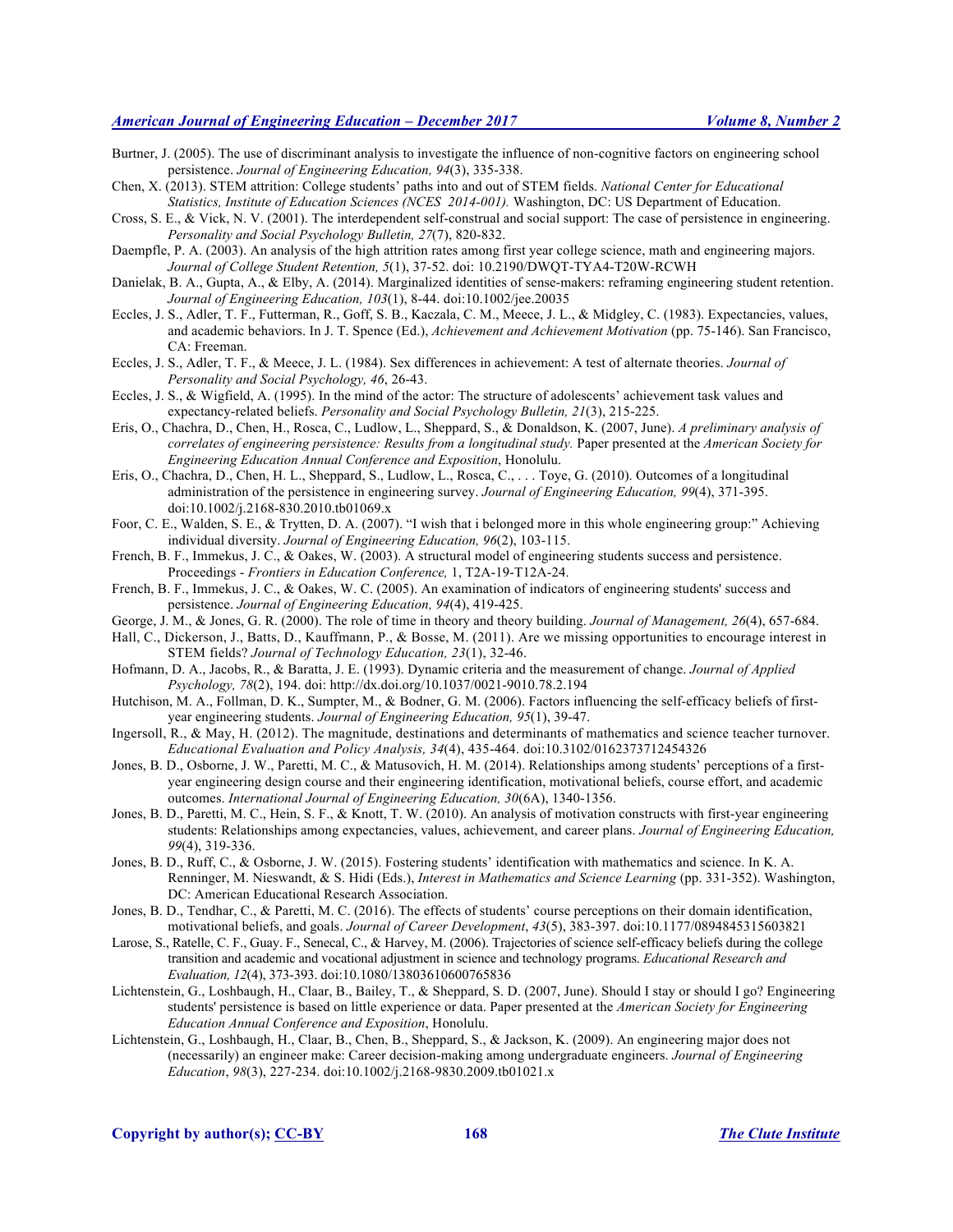- Lichtenstein, G., McCormick, A. C., Sheppard, S. D., & Puma, J. (2010). Comparing the undergraduate experience of engineers to all other majors: Significant differences are programmatic. *Journal of Engineering Education, 99*(4), 305-317. doi:10.1002/j.2168-9830.2010.tb01065.x
- Lucena, J. C. (2005). *Defending the nation: U.S. policymaking in science and engineering education from Sputnik to the war against terrorism.* Lanham, MD: University Press of America.
- Marra, R., & Bogue, B. (2007). Self efficacy in women engineering students: Three years of data at U.S. institutions. Paper presented at the *American Society for Engineering Education*, Honolulu, HI.
- Marra, R. M., Rodgers, K. A., Shen, D., & Bogue, B. (2009). Women engineering students and self-efficacy: A multi-year, multiinstitution study of women engineering student self-efficacy. *Journal of Engineering Education, 98*(1), 27-38.
- Marra, R. M., Rodgers, K. A., Shen, D., & Bogue, B. (2012). Leaving engineering: A multi-year single institution study. *Journal of Engineering Education, 101*(1), 6-27. doi:10.1002/j.2168-9830.2012.tb00039.x
- Matusovich, H. M., Streveler, R. A., & Miller, R. L. (2010). Why do students choose engineering? A qualitative, longitudinal investigation of students' motivational values. *Journal of Engineering Education, 99*(4), 289-303. doi:10.1002/j.2168- 9830.2010.tb01064.x
- Mau, W. C. (2003). Factors that influence persistence in science and engineering career aspirations. *The Career Development Quarterly, 51*(3), 234-243. doi: 10.1002/j.2161-0045.2003.tb00604.x
- Meyers, K., Pieronek, C. F., & Mcwilliams, L. H. (2012). Engineering student involvement. Paper presented at the *American Society for Engineering Education*.
- Mitchell, T. R., & James, L. R. (2001). Building better theory: Time and the specification of when things happen. *Academy of Management Review, 26*(4), 530-547. doi:10.5465/AMR.2001.5393889
- National Science Board, (2007). *A national action plan for addressing the critical needs of the U.S. science, technology, engineering, and mathematics education system.* Arlington, VA: National Science Foundation.
- National Science Foundation (2010). Higher education in science and engineering, chapter 2. Retrieved from http://www.nsf.gov/statistics/seind10/pdf/c02.pdf
- Nauta, M. M., Epperson, D. L., & Kahn, J. H. (1998). A multiple-groups analysis of predictors of higher level career aspirations among women in mathematics, science, and engineering majors. *Journal of Counseling Psychology, 45*(4), 483-496.
- Ohland, M. W., Sheppard, S. D., Lichtenstein, G., Eris, O., Chachra, D., & Layton, R. A. (2008). Persistence, engagement, and migration in engineering program. *Journal of Engineering Education, 97*(3), 259-278.
- Osborne, J. W. (1997). Identification with academics and academic success among community college students. *Community College Review, 25*(1), 59-67.
- Osborne, J. W., & Jones, B. D. (2011). Identification with academics and motivation to achieve in school: How the structure of the self influences academic outcomes. *Educational Psychology Review, 23*(1), 131-158. doi:10.1007/s10648-011- 9151-1
- Osborne, J. W., & Rausch, J. L. (2001). Identification with Academics and Academic Outcomes in Secondary Students. Paper presented at the *American Education Research Association*, Seattle, WA.
- Raudenbush, S. W., & Bryk, A. S. (2002). *Hierarchical linear models: Applications and data analysis methods*. Thousand Oaks, CA: Sage.
- Rogosa, D. (1995). Myths and methods:"Myths about longitudinal research" plus supplemental questions. In *J. M. Gottman (Ed.), The Analysis of Change* (pp. 3-66). Mahwah, NJ: Lawrence Erlbaum Associates.
- Schmader, T., Major, B., & Gramzow, R. H. (2001). Coping with ethnic stereotypes in the academic domain: Perceived injustice and psychological disengagement. *Journal of Social Issues, 57*(1), 93-111.
- Schmader, T., Johns, M., & Barquissau, M. (2004). The costs of accepting gender differences: The role of stereotype endorsement in women's experience in the math domain. *Sex Roles, 50*(11-12), 835-850.
- Seymour, E., & Hewitt, N. M. (1997). *Talking about leaving: Why undergraduates leave the sciences*. Boulder, CO: Westview Press.
- Sheppard, S., Gilmartin, S., Chen, H. L., Donaldson, K., Lichtenstein, G., Eriş, Ö., Lande, M., & Toye, G. (2010). Exploring the engineering student experience: Findings from the Academic Pathways of People Learning Engineering Survey (APPLES) (CAEE-TR-10-01). Seattle, WA: *Center for the Advancement for Engineering Education*. Retrieved from http://www.engr.washington.edu/caee/APPLES\_report.html
- Shull, P. J., & Weiner, M. (2002). Thinking inside the box: Self-efficacy of women in engineering. *International Journal of Engineering Education, 18*(4), 438-446.
- Singer, J. D., & Willett, J. B. (2003). *Applied longitudinal data analysis: Modeling change and event occurrence*. New York: Oxford University Press.
- Singh, R., Fouad, N. A., Fitzpatrick, M. E., Liu, J. P., Cappaert, K. J., & Figuereido, C. (2013). Stemming the tide: Predicting women engineers' intentions to leave. *Journal of Vocational Behavior, 83*(3), 281-294.
- Steinberg, S. S. (1949). The relations of secondary mathematicsto engineering education. *Mathematics Teacher, 42*(8), 386-388. Vasko, T. J., & Baumann, P. F. (2012). Comparison of a first-year-experience course with and without a living-learning-
- community arrangement. Paper presented at the *American Society for Engineering Education*. Voelkl, K. E. (1997). Identification with school. *American Journal of Education, 105*, 294-318.